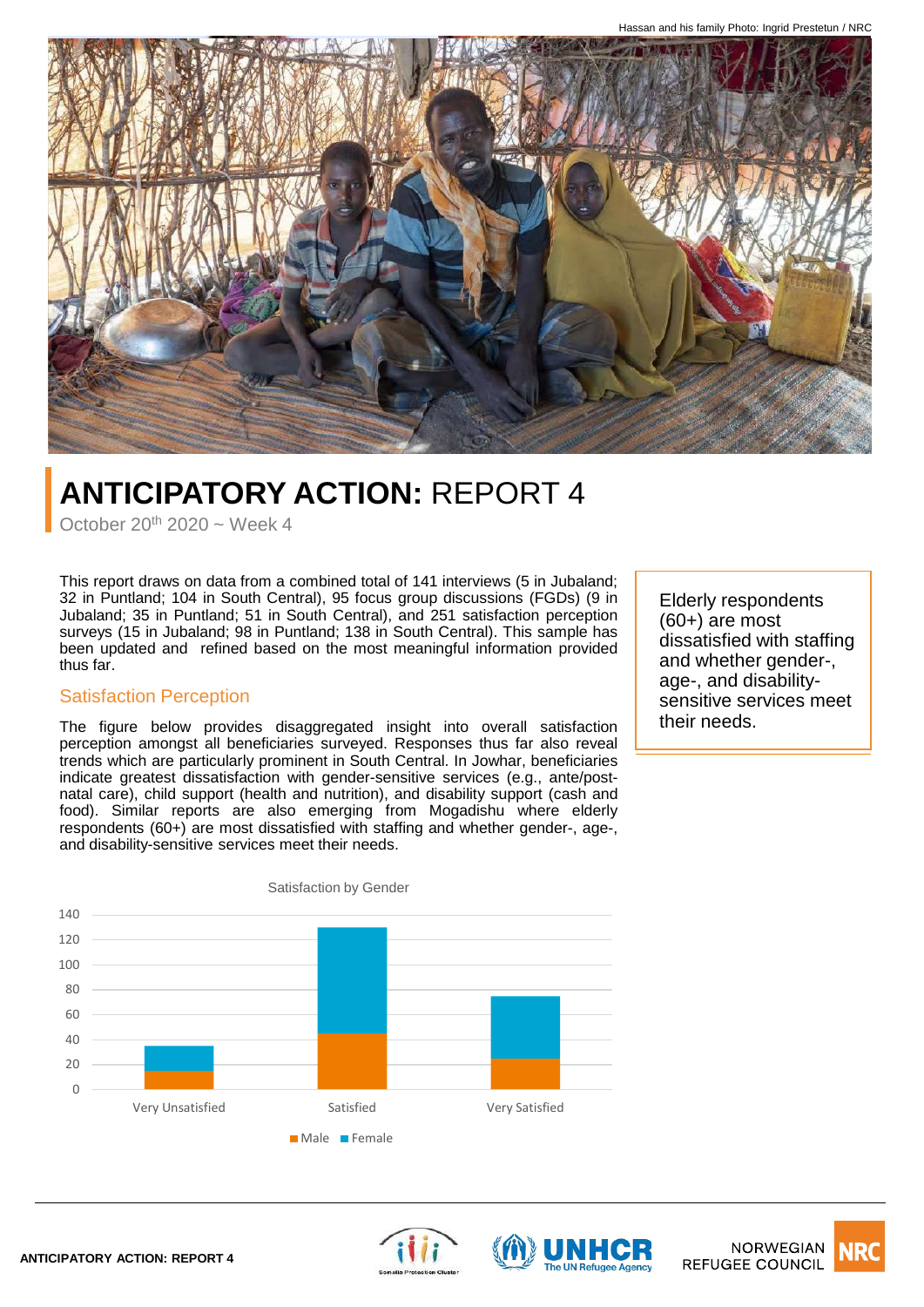



#### Accessibility and Exclusion

Survey responses also indicate widespread inaccessibility in the last four weeks. Indeed, elderly respondents in Jowhar and Mogadishu report the greatest challenges in accessing a range of services; as do young adults aged 18-24 in Badhan, Hudur, and Garowe.

Three-quarters of interviewees also reported that they had experienced or observed exclusion in the last four weeks. In addition to the trends emerging from Merca in the last reporting period, interviewees in Afmadow unanimously highlighted inaccessibility as a persistent problem that happens fairly often. Here, the most affected services include shelter, livelihoods, and water and sanitation. Interviewees in Afmadow also explained that elderly people are frequently excluded; as are individuals from minority clans and women. In Badhan and Mogadishu, two interviewees instead raise concerns that women are prioritised over men.

This exclusion ultimately leads to a number of protection concerns, including the need to beg for food or money (reported by interviewees in Afmadow, Dhusamareb, Hudur, Merca, and Mogadishu), intra- communal conflict/tensions (in Afmadow, Badhan, Beledweyn, Dhusamareb, Jowhar, and Hudur), and child labour (in Afmadow, Badhan, Baidoa, Jowhar Hudur, Merca, and Mogadishu).



*Portrait of IDP woman. Photo: Ingrid Prestetun / NRC*





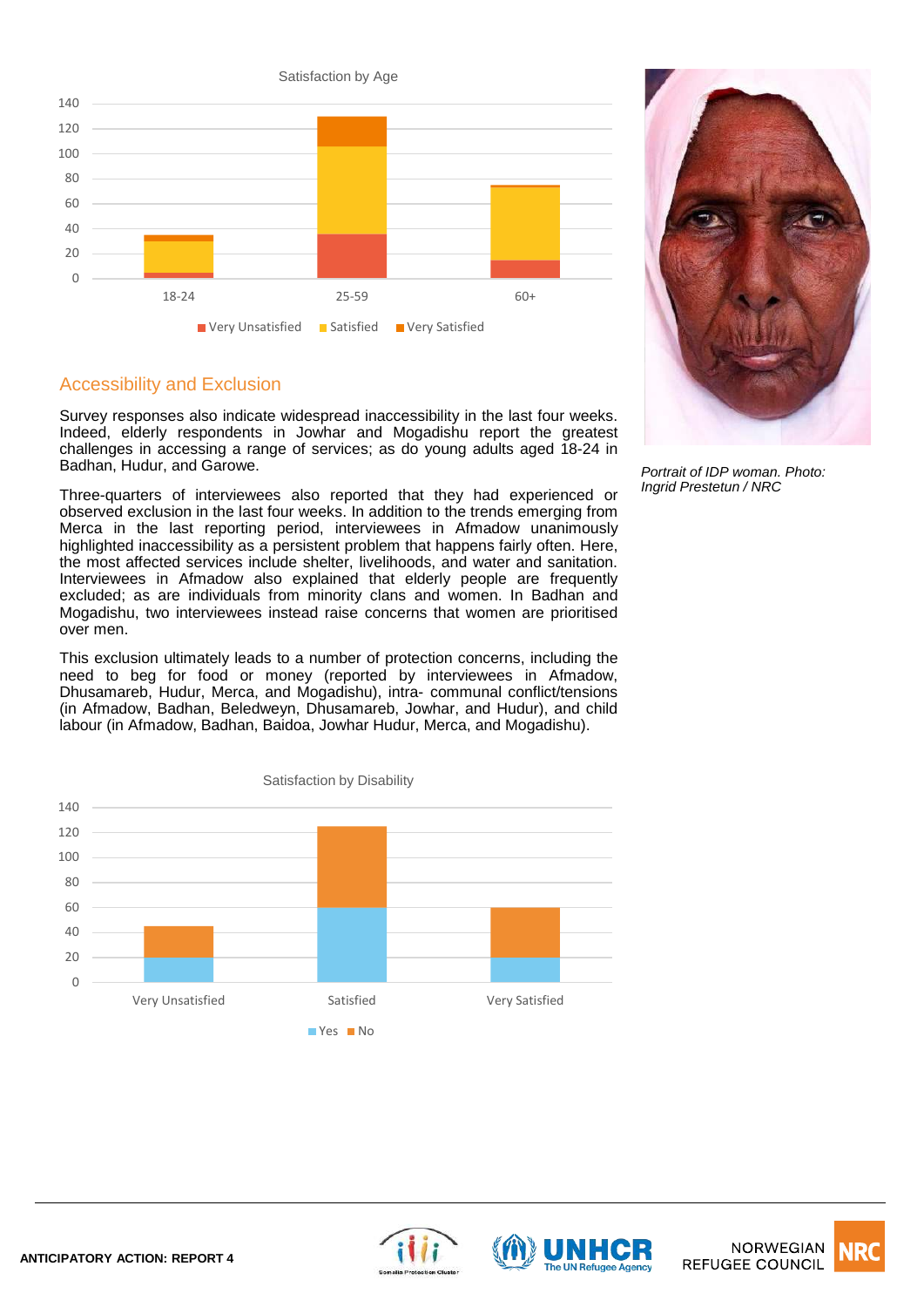



#### *Image of IDP woman. Photo: Ingrid Prestetun / NRC*

#### Accessibility and Exclusion

*Who is responsible for this exclusion?* Interviewees and survey respondents in Afmadow, Badhan, Beledweyne, Jowhar, Hudur, and Mogadishu assign responsibility to NGO staff for this exclusion. In Afmadow, Badhan, Baidoa, Beledweyn, Dhusamareb, Jowhar, Hudur, and Mogadishu, interviewees believe that local government or local authorities are responsible; survey respondents in these locations (plus in Dhobley and Galkayo) agree with this sentiment. Further than this, interviewees in Badhan, Baidoa, Beledweyn, Jowhar, Hudur, Merca, and Mogadishu perceive camp or community leaders as most responsible for this exclusion.

More positively, one-fifth of interviewees indicated that they had no problems accessing services in the last four weeks. This is notable for beneficiaries in Badhan, Beledweyn, Bosaso, and Merca; with all respondents in Bosaso referring to their 'good' camp leader and the existence of a justice committee to prevent exclusionary practices. This may therefore be a suitable case study to investigate further.

Interviews in Afmadow, Badhan, Beledweyn, Dhusamareb, Hudur, and Merca also reveal that religious leaders play a key role in addressing these exclusion issues. They provide support by, for example, listening to the grievances of affected groups or individuals, delivering sermons to raise awareness of human rights and culturally appropriate actions, and (more generally) solving problems locally. Having said that, others indicated that they have no voice (in Dhusamareb and Mogadishu), or fear the ramifications of speaking out against current practices (in Hudur, Merca, and Mogadishu).

Three key themes emerge from the suggestions made to increase the effectiveness of protection work: first, through training and capacity-building aimed both at community members/beneficiaries and at other stakeholders, including camp or community leaders and local government officials. This is true for interviews in Afmadow, Baidoa, Beledweyn, Dhusamareb, Hudur, and Mogadishu. Second is the need for legal support to prosecute perpetrators of exclusion (particularly in Merca and Mogadishu). Third, interviewees in Afmadow, Badhan, Beledweyn, Merca, and Mogadishu point to the importance of strengthening relationships between both agencies and beneficiaries (including through consultations and other efforts to empower beneficiaries), and between agencies, beneficiaries, and the government. These themes are also seen in locally-led efforts to address extortion or exploitation.







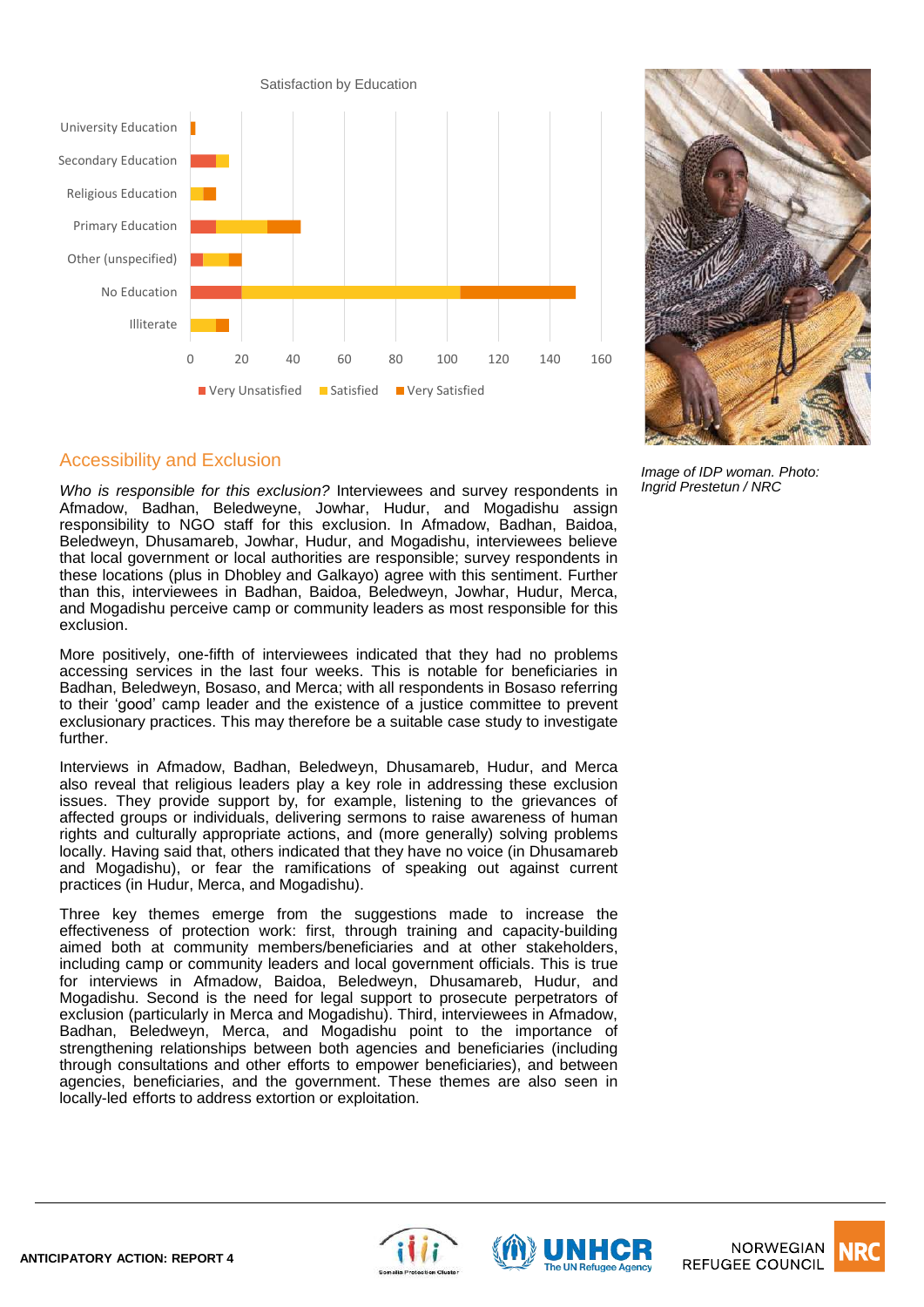### Extortion and Exploitation

A concerning trend is emerging from the data we have collected about beneficiaries' experience or knowledge of extortion or exploitation. Across 10 locations<sup>1</sup>, interviewees cited bribes, sexual favours, and child labour as the most common types of abuse that they encounter – particularly when accessing food and cash assistance.

In Afmadow, interviewees identified NGO staff, camp leaders, and local government officials as the perpetrators of this abuse. In Jowhar, NGO staff were also identified, and participants described how government officials or camp leaders often force young women or girls into marriage to gain access to support. In Dhusamareb, local government actors have also asked camp leaders to withhold up to 40 per cent of aid. Elsewhere, beneficiaries are forced to pay up to half of the total value to receive aid from distributing agents, and are told if they don't pay this time, they don't get next time. People in employment also experience extortion/exploitation too: various interviewees report that hospitality, domestic, or casual work (e.g., car wash) are frequently under- or irregularly-paid or sexually harassed/abused.

Gender was commonly identified by interviewees as a particular characteristic of people who are extorted/exploited. Survey responses shed further light on this issue, including 59 female respondents (11 locations) who are not accessing gender-sensitive services because of NGOs, local authorities, and/or community members. It is unclear whether 'community members' here includes camp or community leaders, but there does appear to be a trend emerging here.

Community elders are, however, perceived as responsible by 21 survey respondents with disabilities from Beledweyn, Galkayo, Garowe<sup>2</sup> and Mogadishu; where they prevent people with disabilities from accessing speciality services.

#### Community Inclusion and Participation

The FGDs presented another opportunity to develop a common understanding of the Do No Harm (DNH) principle. It is hoped that the data collected in the coming weeks can help to build this understanding. Having said that, information was gathered this week which highlighted some areas which may benefit from further monitoring. In both Puntland and South Central, for example, intra-communal conflicts are a common unintended consequence of food distribution or cashbased interventions – particularly, as one group highlighted, when supplier organisations run out of resources. Other concerns raised include toilets being too far away in Puntland (particularly in sites where rape is a prominent protection concern) and logistical problems in South Central which leave people queuing outside in the hot sun.

#### *Decision-making*

A number of interviewees emphasised that they are not involved in decisionmaking, which ultimately leads to exclusion from services. Participants in onethird of all FGD groups also report that beneficiaries are not involved in decisionmaking: specifically in Hudur, Galkayo, Merca, Beledweyn, Bosaso, Jowhar, Dhusamareb, and Garowe. Of these groups, almost half (15) reported that decisions are made on their behalf by camp or community leaders, with a further eight groups in Hudur and Merca indicating that decisions are made in places that are hard to reach for IDPs (e.g., hotels, restaurants, or other venues out-with the settlement).

A further 11 groups cited that their involvement is limited to needs assessments which are conducted prior to programme design or implementation; most prominently in Galkayo but also in Jowhar, Mogadishu, and Garowe. People with disabilities in particular are excluded from decision-making forums in Beledweyn, Hudur, and Merca. In Jowhar, however, one female participant with a disability spoke positively about her involvement in humanitarian decision-making (e.g., for health, education, or sanitation facilities), and may therefore be a case study worth further investigation.



*Women fetching water in Dollow. Photo: Nashon Tado/ NRC*

*1. Afmadow, Badhan, Beledweyn, Dhusamareb, Jowhar, Hudur, Merca, and Mogadishu.* 

*2. All interviewees from Garowee also blame the military*